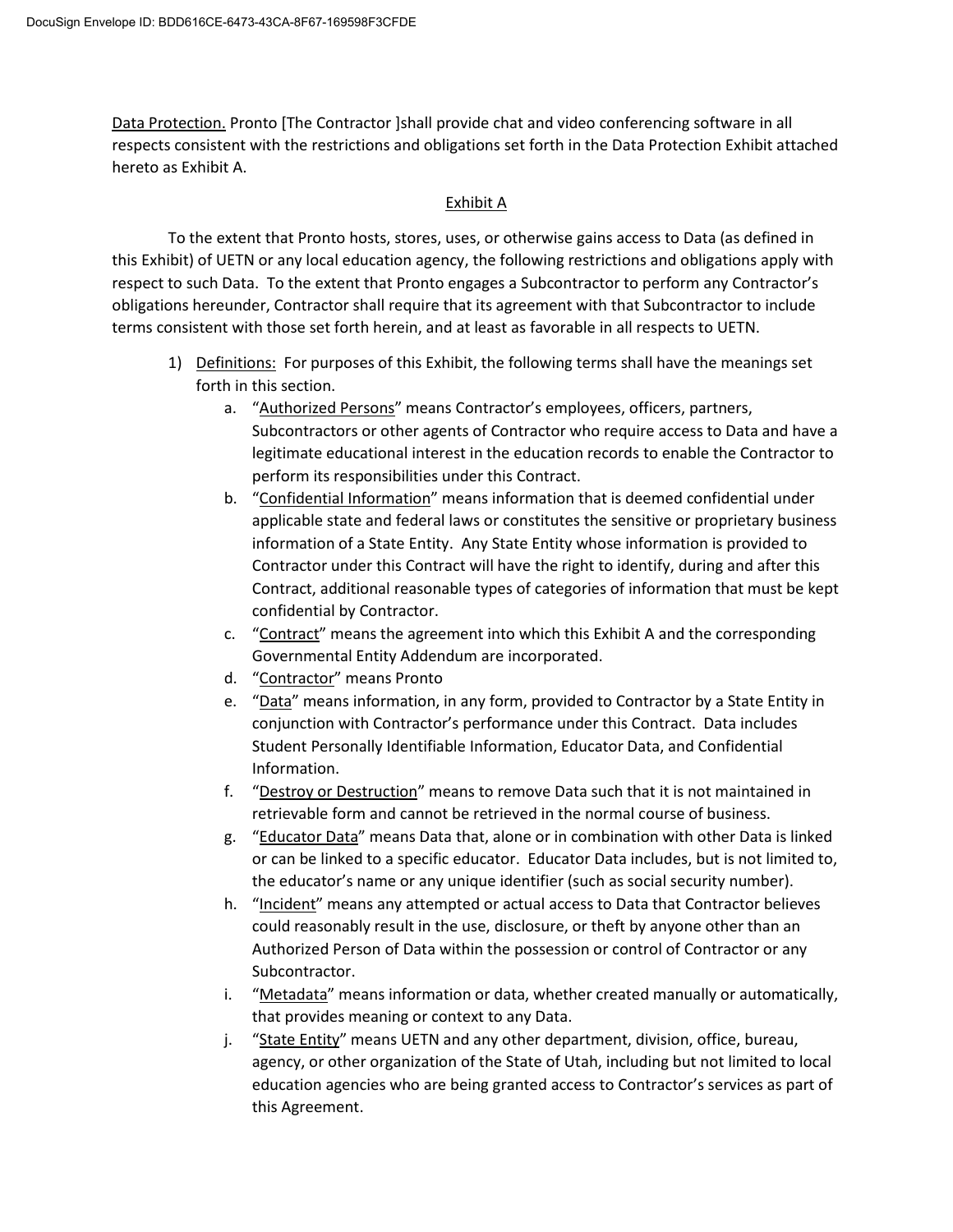- k. "Student Personally Identifiable Information" or "PII" has the same meaning as that found in Utah Code section 53E-9-301 or 34 CFR § 99.3 and includes both direct identifiers (such as a student's or other family member's name, address, student number, or biometric number) and indirect identifiers (such as a student's date of birth, place of birth, or mother's maiden name). Indirect identifiers that constitute PII also include metadata or other information that, alone or in combination, is linked or can be linked to a specific student in a manner that would allow a reasonable person in the school community, who does not have personal knowledge of the relevant circumstances, to identify the student with reasonable certainty.
- l. "Subcontractor" means any person engaged by Contractor, or engaged by any Subcontractor engaged by Contractor, to perform any services or to fulfill any of Contractor's obligations under this Contract.
- 2) Records Administration and Right to Audit. For a period of at least six years following termination of the Contract, Contractor shall maintain records necessary to properly account for Contractor's compliance, performance with the Contract, and the payments made by UETN to Contractor. Contractor shall, at no cost to UETN, allow UETN and their designees to audit Contractor to verify compliance with the Contract. Contractor shall cooperate with UETN in any such audit by providing access to records, systems, processes, and locations relevant to the performance of the Contract during normal business hours.
- 3) GENERAL DATA PROVISIONS:
	- a. DATA OWNERSHIP: UETN (or the local education agency or end user for whose benefit UETN is entering this Agreement, as the case may be) retains all rights, title, and interest, including all intellectual property and proprietary rights, in and to system data, Data, and all related data and content.
	- b. AGENT DESIGNATION: Contractor is hereby designated as an agent of UETN pursuant to FERPA for the limited purpose of receiving Student Personally Identifiable Information to fulfill the purposes of this contract. Contractor may use the Student Personally Identifiable Information only as provided herein, but may not transfer or otherwise convey Student Personally Identifiable Information to any other Person.
	- c. COMPLIANCE WITH DATA PRIVACY LAWS: Contractor shall comply with all applicable data privacy laws, regulations, code, and rules including FERPA 20 U.S.C. § 1232g et seq. and 34 C.F.R. Part 99 et seq., the Individuals with Disabilities Education Act, 20 U.S.C. § 1400 et seq. and 34 C.F.R. Part 300 ("IDEA"), and the Utah Student Privacy and Data Protection Act , Utah Code § 53E-9 101 et seq.
	- d. DESTRUCTION OF DATA: If UETN requests the Destruction of PII in Contractor's possession as a result of this Contract, Contractor shall Destroy the information within five calendar days after the date of the request. Contractor shall provide UETN with written confirmation of the date the data is Destroyed.
	- e. ACCESS TO DATA: Contractor shall limit access to Data to Authorized Persons only and shall maintain security controls related to such access for the term of the agreement that are at least as protective against unauthorized access as those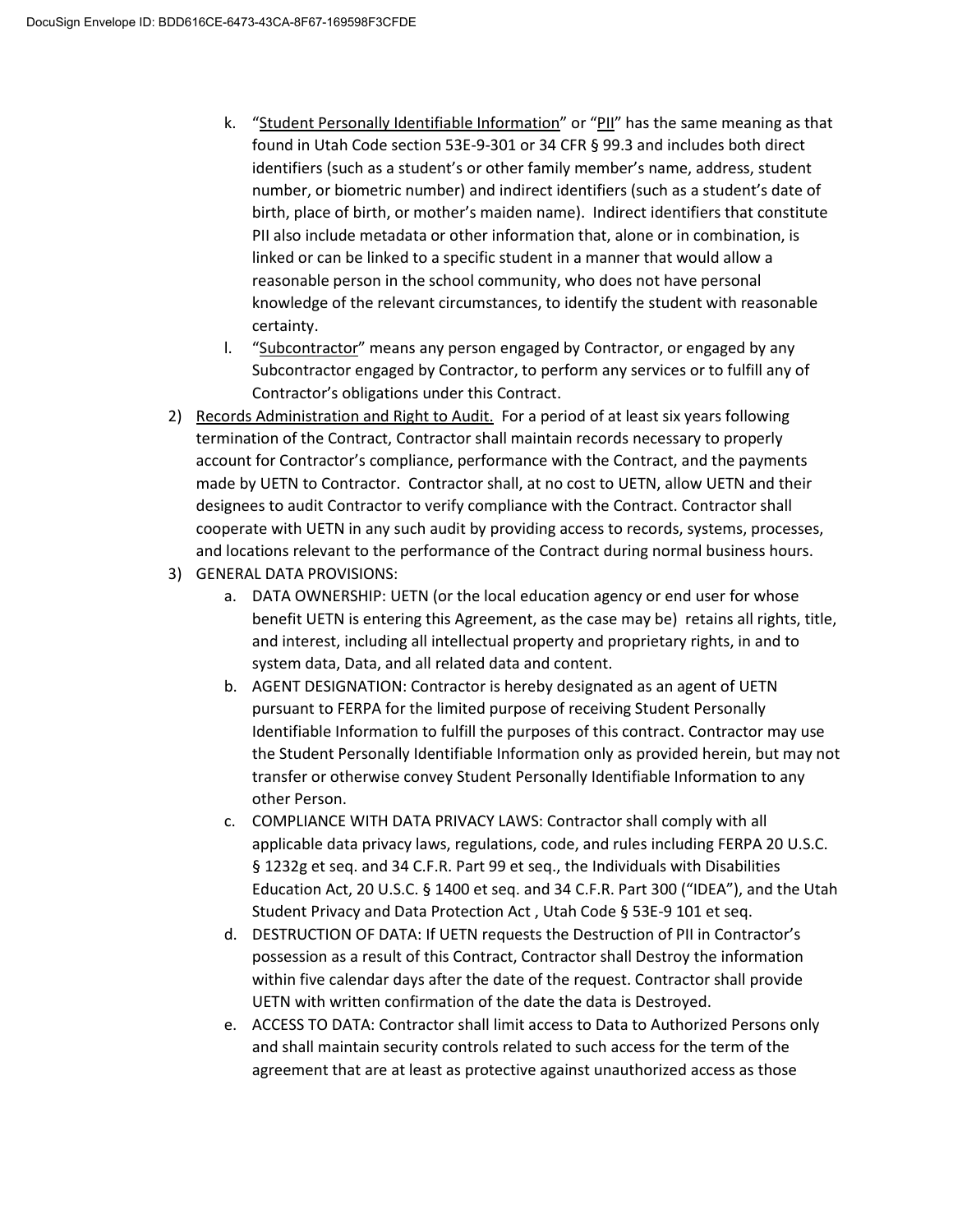security controls identified by Contractor as being in place at the time of execution of this Agreement.

- f. USE AND DISCLOSURE OF DATA: Contractor shall not collect, use, or share Data except to the sole extent necessary to carry out the Contractor's responsibilities listed in the Statement of Work and shall share Data only as authorized by law or by court order to a law enforcement agency. Contractor shall notify UETN immediately of any request to share Data with law enforcement agencies in response to a court order.
- g. SECURITY AND PROTECTION OF DATA:
	- i. Contractor shall notify UETN of material system changes that may negatively impact the security of Data prior to such changes being implemented.
	- ii. Contractor shall store and maintain all Data in data centers located only within the United States.
	- iii. UETN retains the right to use the established operational services to access and retrieve Data stored on Contractor's infrastructure at its sole discretion.
- h. INCIDENTS:
	- i. If Contractor becomes aware of an Incident involving Data by either Contractor or any of Contractor's Subcontractors, Contractor shall notify UETN within one calendar day and cooperate with UETN regarding recovery, remediation, and the necessity to involve law enforcement, if any.
	- ii. Following an Incident, Contractor shall produce a written remediation plan that includes information about the cause and extent of the Incident, and the actions Contractor will take to remediate the Incident and reduce the risk of incurring a similar type of Incident in the future. Contractor shall present its analysis and remediation plan to UETN within ten calendar days of notifying UETN of an Incident. UETN reserves the right to adjust this plan, in its sole discretion. If Contractor cannot produce its analysis and plan within the allotted time, UETN, in its sole discretion, may perform such analysis and produce a remediation plan which Contractor shall implement and reimburse UETN for the reasonable cost development.
	- iii. In the event of an Incident, Contractor shall provide UETN or its designated representatives with access to records, systems, processes, and locations relevant to the performance of the Contract 7 days a week, 24 hours a day, for the purpose of evaluating, mitigating, or resolving the Incident.
	- iv. Unless Contractor can establish that Contractor or any of its Subcontractors is not the cause or source of the Incident, Contractor shall be responsible for the cost of notifying each person whose Data may have been compromised by the Incident.
- i. INDEMNIFICATION: Improper Disclosure of Data by Contractor or any Subcontractor for may be cause for legal action by third parties against Contractor, the State, or their respective agents. Contractor shall indemnify, save, and hold harmless the State, its employees, and agents against any and all claims, damages, liability, and court awards including costs, expenses, and attorney fees incurred as a result of any